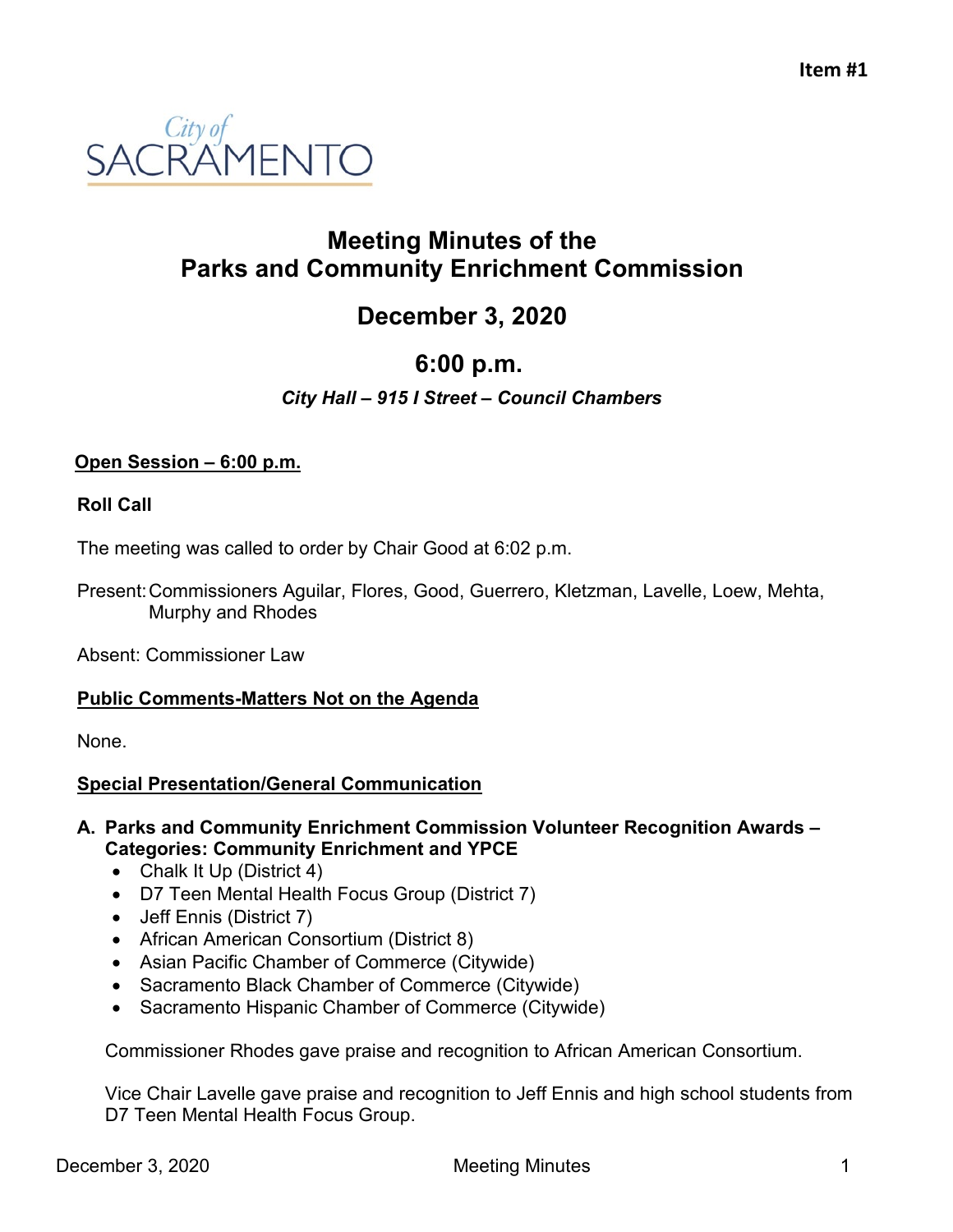Commissioner Murphy gave praise and recognition to Chalk It Up.

#### **B. City Staff Introduction**

New City arborist, Tyler Kern introduced himself to the commission. He has 10 plus years of experience with arboricultural for a local municipality and university. He has expertise in risk assessment, and participated in multiple tree planting and oak mitigation projects in the past.

#### **Consent Calendar**

**1. Parks and Community Enrichment Commission Meeting Minutes Location:** Citywide **Recommendation:** Approve Commission meeting minutes for November 5, 2020 **Contact:** Junjie Yu, Administrative Analyst (916) 808-6402 , Department of Youth, Parks, & Community Enrichment

Action: Motion to approve Commission meeting minutes.

Moved/Seconded (Lavelle/Loew) Motion carried 10-Yes 0-No 1-Absent **(**Law)

#### **Discussion Calendar**

**2. Youth Sports**

**Location:** Citywide **Recommendation:** Informational. **Contact:** Kris Wimberly, Interim Superintendent, (916)808-6172, Department of Youth Parks, & Community Enrichment

This agenda item is deferred to year 2021.

**3. Civic Engagement Program Updates** 

**Location:** Citywide **Recommendation:** Informational. **Contact**: Kris Wimberly, Interim Superintendent, (916)808-6172, Department of Youth Parks, & Community Enrichment

Sacramento Youth Commission (SYC) Chair Emily Kawada and Vice Chair Noami Piper-Pell provided highlights of recent commission accomplishments.

Kris Wimberly, Interim Superintendent, provided demographics of the SYC. She presented statistics of commissioners' age, gender, employment status, grade, and ethnicity.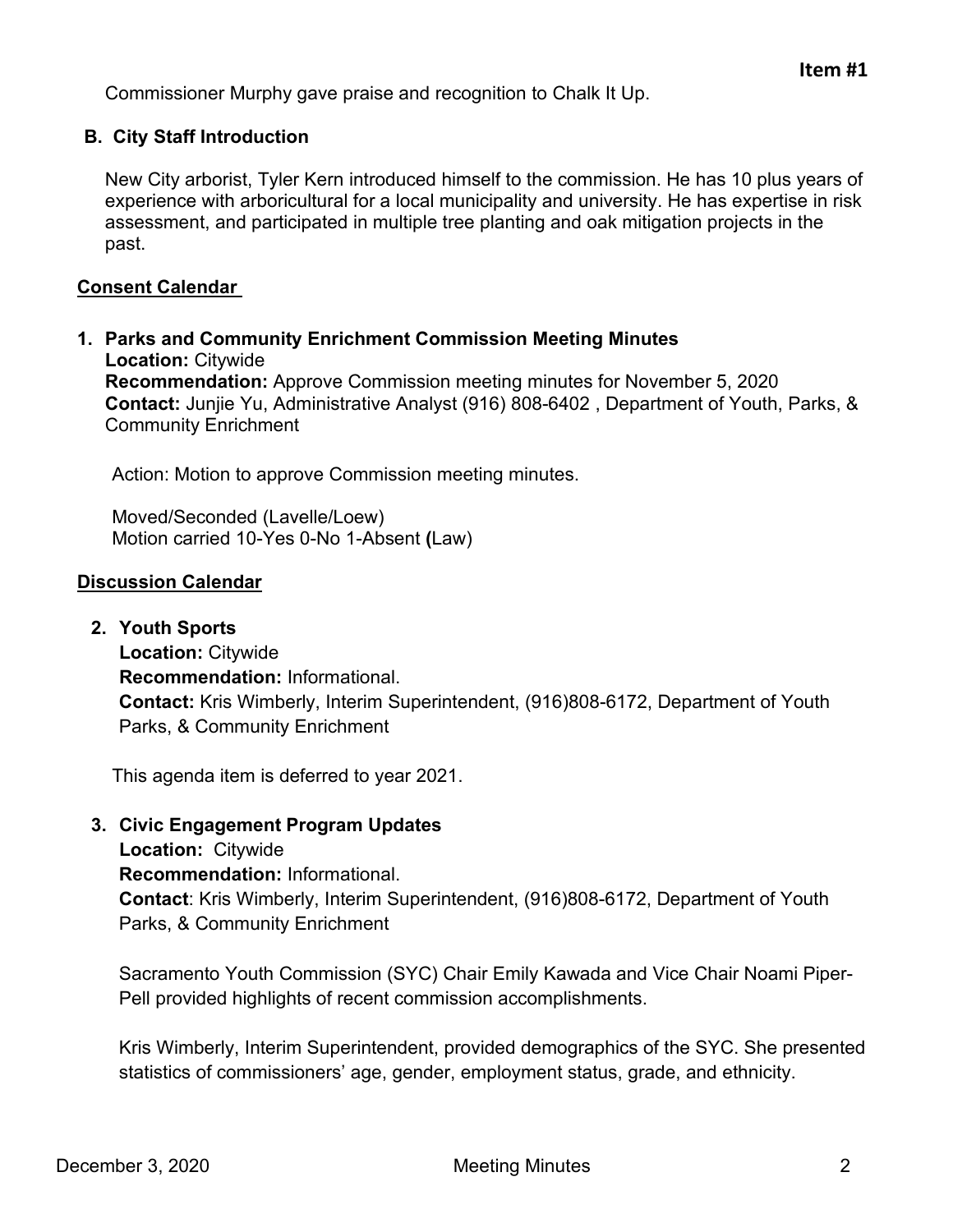## **4. Wood Park Master Plan Amendment**

**Location:** Council District 8 **Recommendation:** Pass a motion supporting the City Council's adoption of Wood Park Master Plan Amendment **Contact**: Tin-Wah Wong, Associate Landscape Architect, (916)808-5540, Department of Youth, Parks, & Community Enrichment

Tin-Wah Wong, Associate Landscape Architect, mentioned the community is requesting Wood Park be revitalized with additional amenities. Additional features being requested include fitness stations, dog park, jogging path with mile markers, community garden, newly stripped basketball court, bench seating, water efficient garden, shade cover seating area, new concrete park sigh, and new ADA panic table.

Commissioner Gurrero asked, if the basketball backboard can be upgraded to pixie glass. Tin-Wah responded that this upgrade can be included as long the budget allows for this additional cost.

Commissioner Rhodes commented that this park is in a beautiful community. The upgraded amenities will bring out more residents to the park.

Commissioner Flores asked how was the civic engagement to the community with the challenge of Covid-19. Flores recognized that the outreach this time is different because information is shared mostly through virtual meetings. Tin-Wah mentioned that notices were posted at the park, the park's webpage, and also councilmember reached out to member groups in the neighborhood. Raymond Constantino, Park Planning & Design Manager, mentioned also that the councilmember did a community survey for input of the features that will be added to the park.

Action: Motion to support the City's Council's adoption of Wood Park Master Plan Amendment.

Moved/Seconded (Rhodes/Flores) Motion carried 10-Yes 0-No 1-Absent (Law)

December 3, 2020 3 **5. Youth, Parks, & Community Enrichment Director Report (Oral): Update on COVID-19 Related Impacts Location:** Citywide **Recommendation:** Informational **Contact**: Mario Lara, Director, (916) 808-1041, Department of Youth, Parks, & Community **Enrichment** 

**Item #1**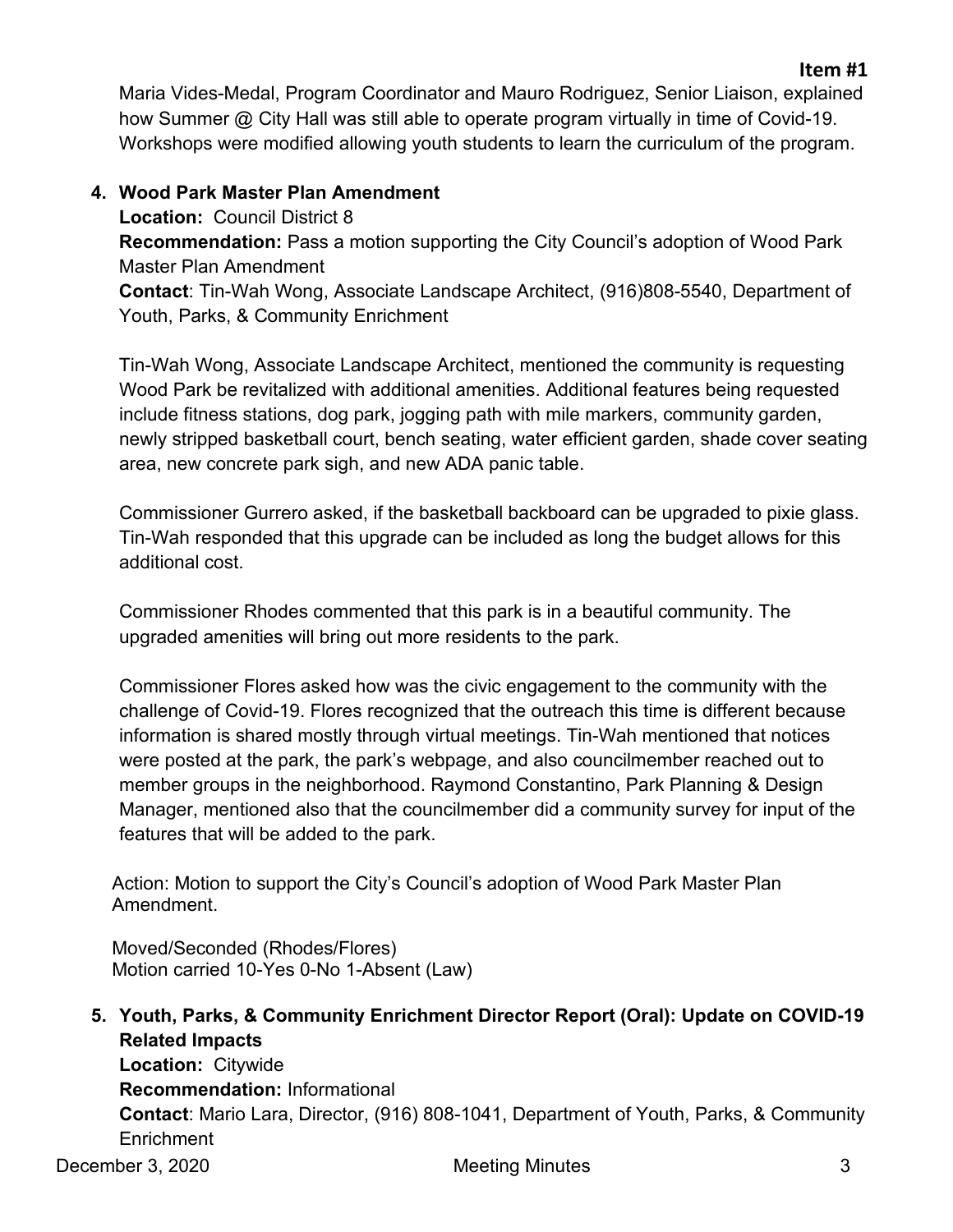Mario Lara, Director, mentioned that the Governor announced the new regional stay-athome order go into effect when the region's projected ICU capacity meet or exceed below 15%. It is projected that Sacramento and nearby areas will reach this threshold by end of December.

Once the threshold reached, the stay-at-home order will continue to keep community centers closed, the childcare type program remain unaffected, essential workers performing maintenance duties will continue, permitting and events will be limited to avoid gathering, and playgrounds will be closely monitored.

Commissioner Loew asked how does the department make decision to close some City's amenities such as the basketball courts. What is the threshold? Is this objective or reactive driven? Director Lara explained that there needs to be three or more compliants before taking action. Also when park rangers have to keep going back to educate people that they are not complying to the public health order.

Vice Chair Lavelle asked is there evidence of contact tracing of Covid having to do with parks? Director Lara noted that he is not aware of such evidence. He is aware the evidence of people socializing at home hearing from the news. He also mentioned the touching of a surface is not as severe comparing to breathing the same air.

Commissioner Flores asked is there any department staff may have been reported sick at work or at home? Director Lara responded that he is not aware of staff infecting each other. Staff are told to monitor themselves if they are in close promitity with someone who is tested positive with Covid. The City does contact tracing by coordinating with the county and the City's Human Resources and Risk departments.

#### **6. Youth, Parks, & Community Enrichment Director Report (Oral): Review Highlights for November**

**Location:** Citywide

#### **Recommendation:** Informational

**Contact**: Mario Lara, Director, (916) 808-1041, Department of Youth, Parks, & Community **Enrichment** 

Mario Lara, Director, provided highlights for the year 2020. He applaused his executive team for doing an outstanding job this year. The department is working on a formal staff recognition process. For career staff, there were 23 internal promotions and 11 new hires although with hiring vacancy freeze implemented. Another metric is YPCE has 135 career employees with 15 or more years of City service.

Shannon Brown, Assistant Director, gave recognition to administrative and human resource staff, Joan Domminno-Day and Luz Moralez-Lopez.

Park Ranger Supervisors, Robert Convey and Danielle Luther gave recognition to Jenifer Estrada and Antonia Wilson.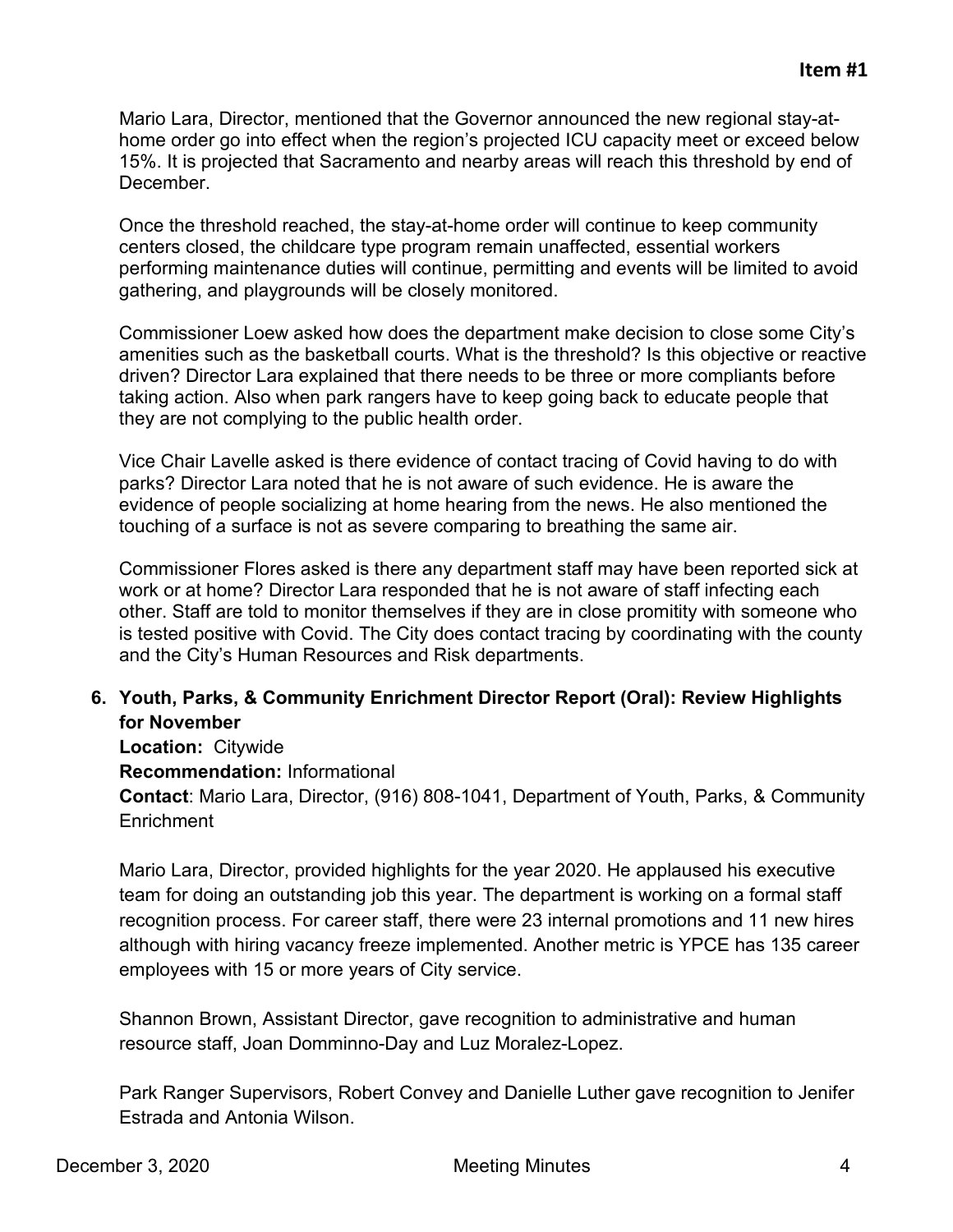Jackie Beecham, Recreation Manager, gave highlights to her Community Enrichment division. The team and employees receiving recognition includes Ken Munguia, Haggingwood Community Center team, Javier Rivas, and the division leadership team.

Monica Blanco, Recreation Manager, gave highlights to her Youth division. The team and employees receiving recognition includes Expanded Learning team and Kevin Calhoun.

Tony Ulep, Park Maintenance Manager, gave recognition to Steve Lopez and Will Maynard.

Raymond Constantino, Park Planning & Design Manager, gave recognition to Dana Repan and Brianna Moland.

Vice Chair Lavelle and commissioner Mehta gave praise to Director Lara and Shannon Brown for the hardwork done behind the scenes.

Commissioner Flores thanked frontline centers staff dealing with the public.

Commissioner Guerrero thanked YPCE staff for doing a great job for district 3. He congratulated Luz Lopez for coming from the WIOA program to now a staff member of YPCE.

## **Member Comments-Ideas, Questions and Meeting/Conference Reports**

Commissioner Guerrero asked how current existing art in the public can be considered as City's inventory. Director Lara will provide a contact from Convention & Cultural department.

Commissioner Guerror asked has there been an increase of illegal dumping and vandalism around the parks. Director Lara responded that there are cleanup efforts happening. Tony Ulep, Park Maintenance Manager, stated that he has not heard of any increase of dumping from staff. He does see dumping in close approxomity to the parks, however those cases would be referred to code enforcement. Director Lara suggested to report any illegal dumping to 311 hotline.

Vice Chair Lavelle invited everyone to Holiday Lights at Pocket Canal Parkway on December 12, 2020. There is a mile and half of lights for family to enjoy.

Commissioner Mehta mentioned there is a drive-thru lighting event in Natomas.

Chair Good reminded the commission of the joint meeting with the youth commissioners upcoming next Monday. Also, she asked if the warming centers are part of our department. Director Lara responded that the department will be on standby. The effort will be managed by Shannon Brown.

Chair Good thanked YPCE staff and commissioners for the effort to better of our community. She wishes the community a happy holiday season.